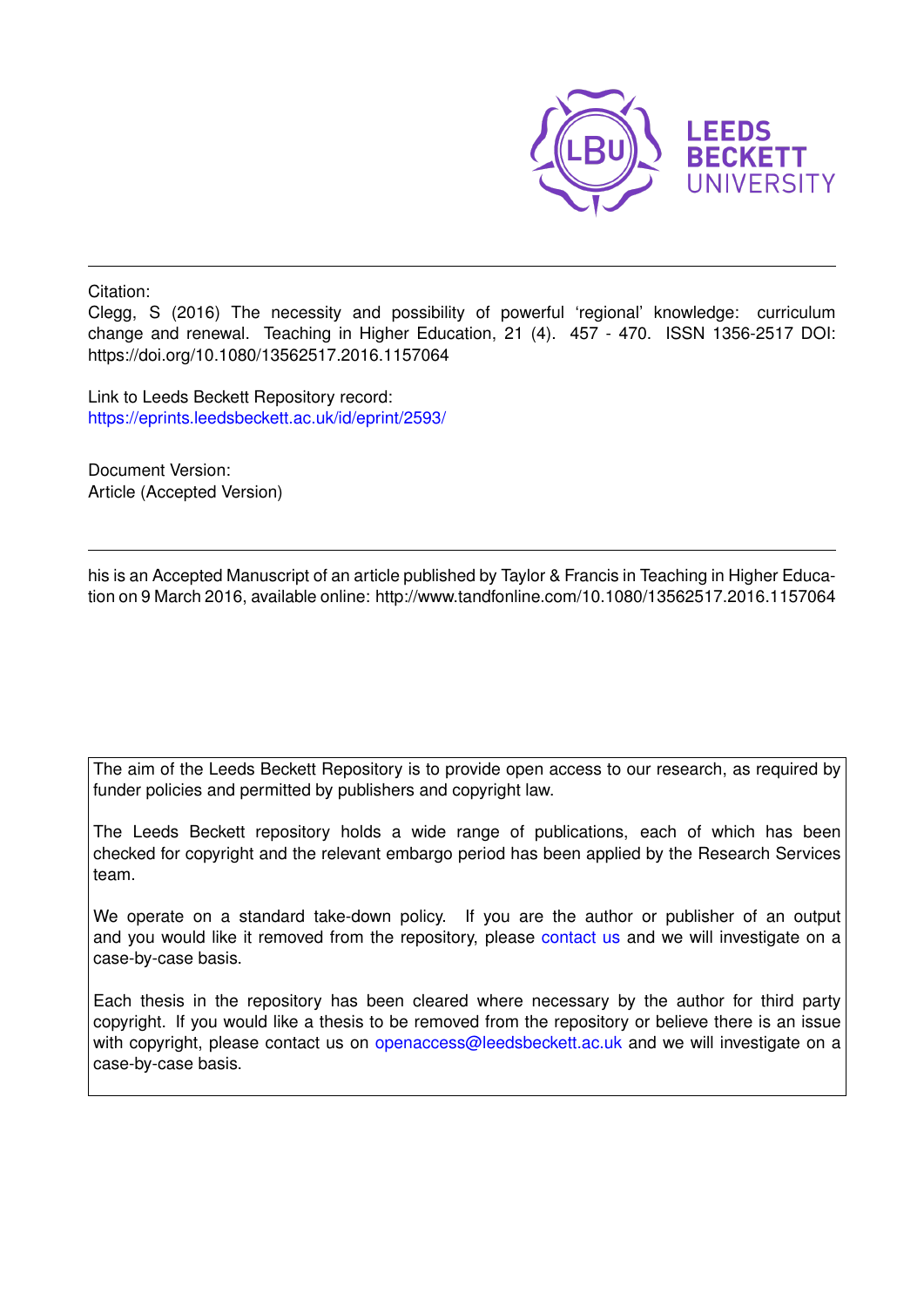# **The necessity and possibility of powerful 'regional' knowledge: curriculum change and renewal**

## **Sue Clegg**

## **Introduction**

There has been a significant increase in the number of papers and books theorising the importance of curriculum in higher education with a range of theoretical resources being drawn on, singly and in combination, including: Bernsteinian theory (Bernstein 2000), critical realism (Bhaskar 1978), and Legitimation Code Theory (Maton 2014). This marks a shift away from thinking about generic teaching and learning and is an important re-orientation towards considering knowledge questions which had been largely neglected in social constructionist accounts of student learning. The paper will advance a number of theoretical arguments and also reflects back on earlier curricula innovations since patterns of change are often only evident in retrospect. The paper revisits the debates about regionalisation and powerful knowledge which have derived from the classic Bernsteinian perspective which conceptualises regionalisation as the recontextualization of traditional disciplines for professional and vocational fields of study. Following Young and Muller (2014) I argue that traditional regional knowledge in the professions eg medicine and engineering can legitimately be seen as constituting powerful knowledge. There are, however, pressing regional knowledge issues in relation to newer professional and vocational areas especially when these are considered in the context of the global 'south' and not just the 'north'. The analysis of these issues needs to take into account the institutional diversity found in mass higher education systems as well as broader geo-political inequalities. The argument for 'necessity' in the title, therefore, signals the importance of curriculum developments if these challenges are to be met. The paper will also develop a set of arguments about regionalisation, distinct from the Bernsteinian ones, which have both geo-political and social movement dimensions. These involve a broader conceptualisation of regionalisation as looking outwards from the academy to knowledge claims and challenges which originate outside the academy and the traditional professions. These arguments are especially significant in a global context since they speak to knowledge making practices and actors often excluded from debates about knowledge, disciplines, and indeed regions in the Bernsteinian sense. I will argue that they have geo-political and social justice implications and that the issue of whether curriculum developments which draw on these practices constitute powerful knowledge is an important one.

The question of curriculum relates closely to social justice issues because while there has been a major increase in participation rates globally with gross enrolment rates globally standing at 26% in 2006 this masks huge disparities; low income countries had 7% enrolments compared to 67% for high income countries with Sub Saharan Africa at 6% and the US at 70% (Altbach, Reisberg and Rumbley 2009).<sup>1</sup> The UNESCO authors put this most starkly when they argue:

The 'logic' of massification is inevitable and includes greater social mobility for a growing segment of the population, new patterns of funding of higher education, increasingly diversified higher education systems in most countries, and an overall lowering of academic standards (Altbach, Reisberg and Rumbley 2009, i)

The curriculum challenge becomes whether, once we move beyond an education that caters only for an elite, the controversial claim made above about the inevitability of the 'lowering of academic standards' pertains. In other words can there be a broader set of regional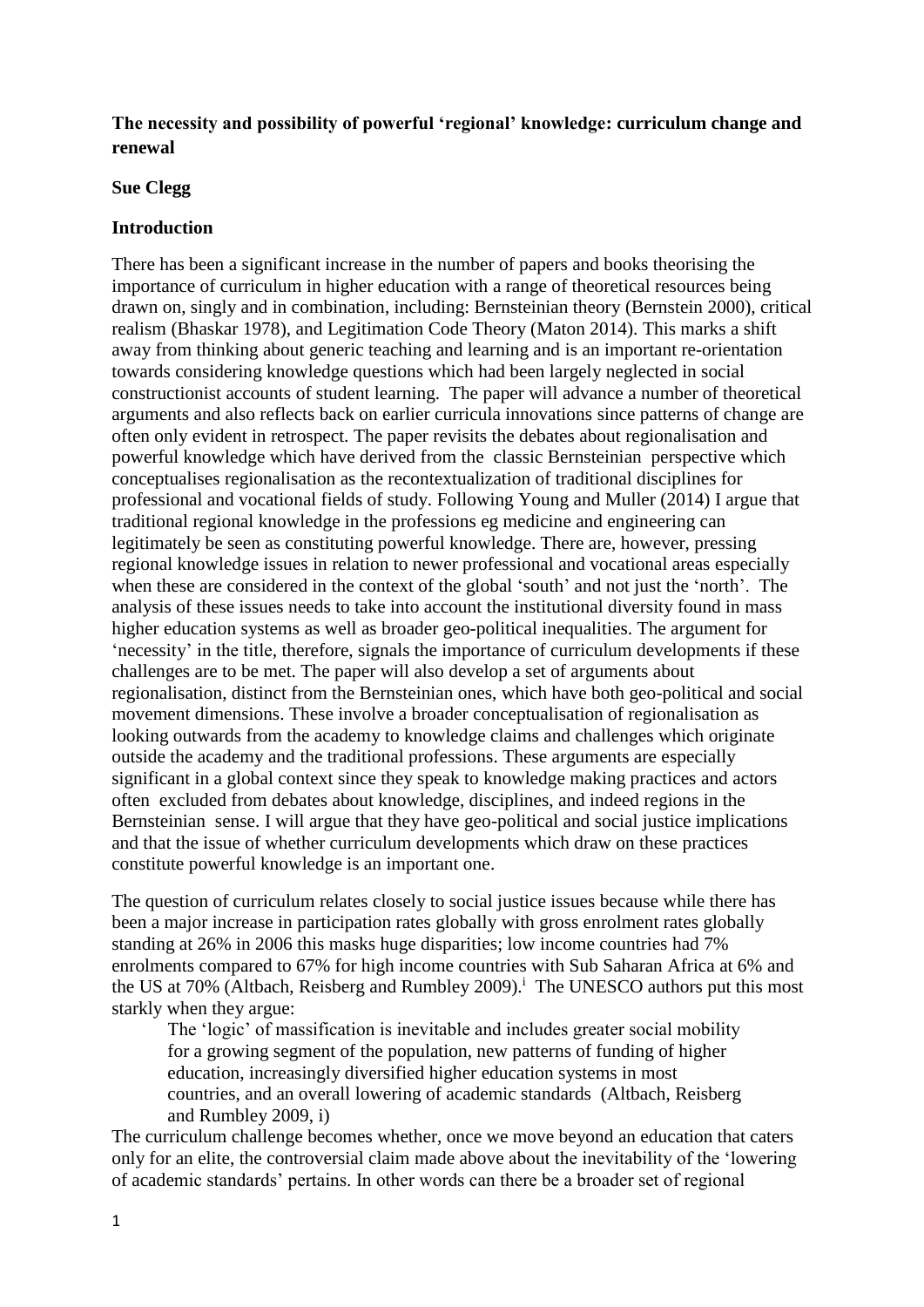knowledges, both the Bersteinian and in the broader sense of knowledge generated outside the academy, that nonetheless have the characteristics of powerful knowledge? Access is not just a question of entering higher education it also becomes an issue about *what* is being accessed in institutionally diverse higher education systems. Epistemic access is increasingly recognised as being as significant a challenge as social access. We need to consider the sort of knowledge, engagement, and opportunities that are open to newer actors, both educators and students, especially if debates (as they should) encompass the global 'south' and are not confined to the global 'north'.

Historically, elite systems were in many ways uncomplicated in that knowledge prepared mostly white middle and upper class men for their roles in the professions and as leaders and rulers. In the twentieth century science came into prominence and with that an increased stress on the importance of research and these developments went hand in hand with a continued recognition of the importance of a liberal arts curriculum in the education of an elite. This is a pattern that we can still see in many elite institutions today (Tight 2009). The cultivation of the mind and abstract critical thought is recognised as giving access to what Wheelahan (2010) and Young (2008) among others have described as 'powerful knowledge'. The idea of powerful knowledge is important because it involves the claim that it is more than just the knowledge of the powerful (although of course it is also that). Powerful knowledge is knowledge which gives access to better and more reliable explanations of the world and abstract ways of thinking: 'Powerful knowledge is powerful because of the access it provides to the natural and social worlds and to society's conversation about what it should be like' (Wheelahan 2010, 10). The question, therefore, is if and how in greatly expanded and institutionally diverse higher educational systems we can design curricula that give access to powerful knowledge while recognising the complexity of professional and other forms of applied education (Muller 2009). These varied curricula do not necessarily take on the conventional forms found in elite settings so the question of powerful knowledge involves more than just a restatement of the value of traditional disciplines, although epistemic access to these also remains an important issue.

In order to address some of these questions the paper is structured in four parts along with some tentative conclusions. The first section considers the analytical framework and particularly the concepts of regionalisation and powerful knowledge drawing on the work of Basil Bernstein (2000). The second section considers regionalisation in relation to professional curricula and makes the case that it is possible for regional knowledge to be powerful and that there are historical precedents for affirming this. The third section looks at newer forms of regional knowledge in terms of newer professions and global unevenness and contexts (Naidoo 2014). It explores how and under what circumstances genuinely critical and powerful regional knowledge can be developed in ways that meet the demand for both conceptual and contextual coherence (Muller 2009). The fourth section takes up the argument about social movements. It consciously expands the concept regionalisation, because while most forms of regionalisation have been understood as responding to the externalities of the market and the professions (Bernstein 2000) there are other sorts of knowledge challenges that are generated outside the academy but with which the academy has engaged including those developed by social and political movements. Examples of this are more easily found in relation to social sciences and humanities and there is a more open question of, if and how, ecological and environmental movements, for example, might fit under this description when the parent disciplines of the social movement originate in scientific discourse. These newer forms of regionalisation are controversial and have been critiqued by some key curriculum theorists as being predominately a form of 'voice' epistemology and as resting on social constructivist arguments with negative implications for the development of powerful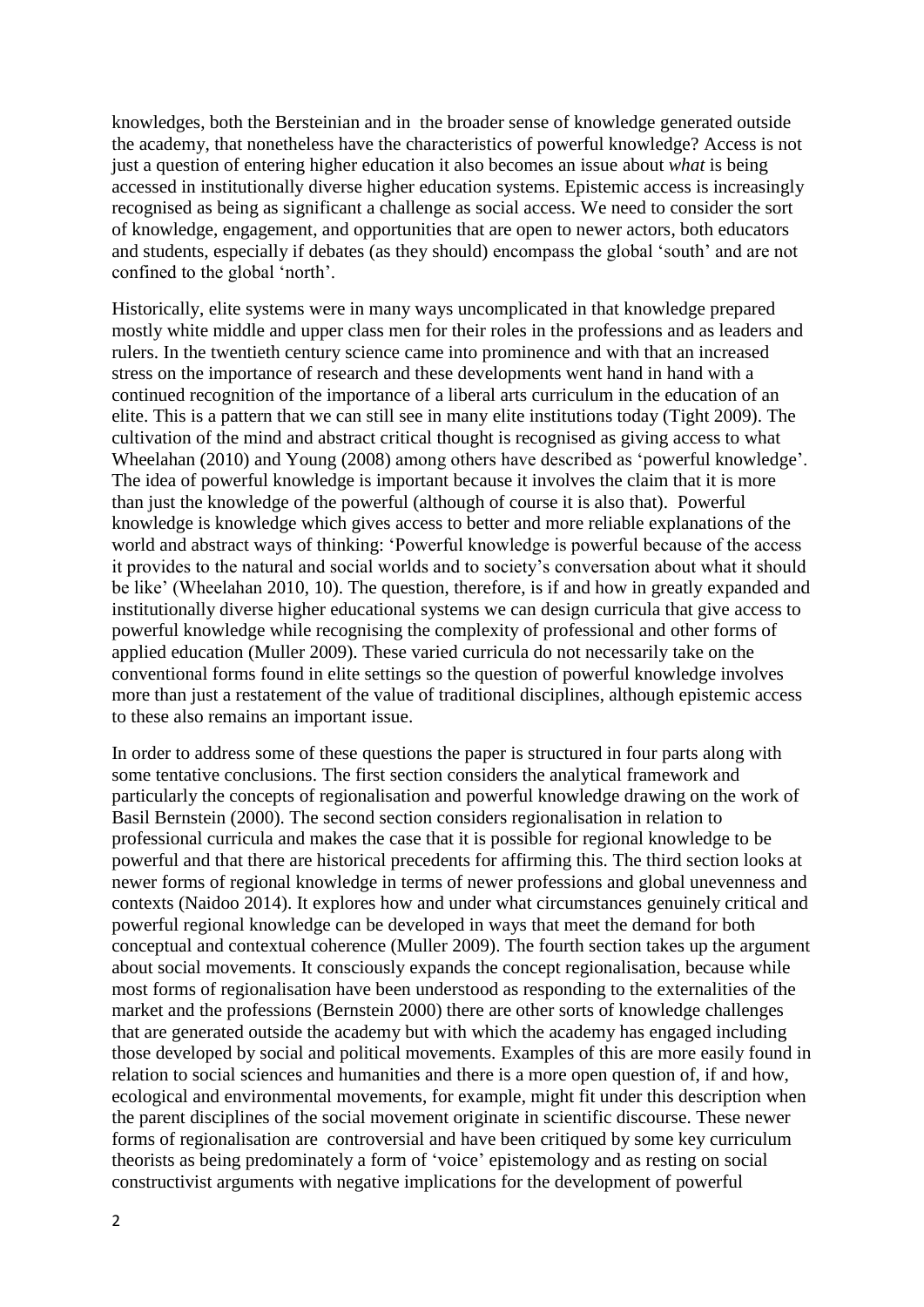knowledge in both the traditional singulars and regions (Moore, Muller 1999, Young 2008). The argument for the possibility and necessity of powerful regional knowledge in this sense, therefore, needs to be carefully made. The final concluding section explores what the implications are for curriculum development and also for research because we need more empirical studies to properly resolve some of the questions I raise. In particular, it is important to establish whether the disciplinary bases of some regions render them more or less susceptible to knowledge claims from outside the academy. Many of my arguments are inevitably speculative - but that is not necessarily a bad thing if they invite debate and inspire us to do the necessary theoretical and empirical work that questions of curriculum entail.

### **Powerful Knowledge, Singulars, and Regionalisation**

Traditional disciplinary knowledge, what Bernstein describes as singulars, appears to encapsulate the virtues of powerful knowledge and indeed the two concepts are largely coterminous. The idea of powerful knowledge was developed by Young (2008), among others, because they wanted to capture the characteristics of knowledge that went beyond the insight that all knowledge is socially constructed, which of course it is, and to focus on the distinctiveness of knowledge practices and claims. Wheelahan (2010) has developed the argument for powerful knowledge by linking it to critical realism which makes the case for the importance of both the social epistemic dimensions of knowledge making and its ontological dimensions. All knowledge making is necessarily social, to quote Andrew Sayer:

it is imperative to consider the *production* of knowledge as a social *activity.*  To develop knowledge we need raw materials and tools on which we can work. These are linguistic, conceptual and cultural as well material. In trying to understand the world, we use existing knowledge and skills drawn from whatever cultural resources are available, to work upon other 'raw' materials – knowledge in the form of data, pre-existing argument, information or whatever. (Sayer 1992, 16)

Critical realists insist, however, that the social transitive dimension of knowledge making is about making sense of an intransitive world which exists independently of us (while acknowledging that the objects of social science are only relatively enduring). It is this 'aboutness' that allows us to make always fallible knowledge claims. Wheelahan (2010) has mobilised these critical realist ontological claims to strengthen the arguments that can be advanced about powerful knowledge and the importance of knowledge in relation to disciplines. Disciplinary claims and practices can be judged against their ability to produce non-arbitrary explanations of the mechanisms at work in ways which can account for the phenomenal world of our experiences. In accessing disciplinary learning students are being inducted into ways of knowing about the world and its relations as a basis for making, always fallible judgements, about the validity of these claims. Critical realism, therefore, provides the basis for recognising the inherent sociality of knowledge making without collapsing into judgemental relativism. It also provides a break with the claim made by some constructivists who suggest that powerful knowledge is merely the knowledge of the powerful.

The work of Wheelahan extends Bernstein's (2000) account of disciplinary knowledge which drew on different intellectual roots. Bernstein drew on Durkheim's (1995) distinction between the sacred and the profane, and applied it to an understanding of the structures of knowledge and academic disciplines and the boundary between theoretical (sacred) and everyday (profane) knowledge. Disciplinary knowledge is special by virtue of the way it develops. Disciplinary knowledge, however, is not the same as curriculum knowledge and he explored what he called the 'recontextualization' rules whereby the knowledge in the disciplines is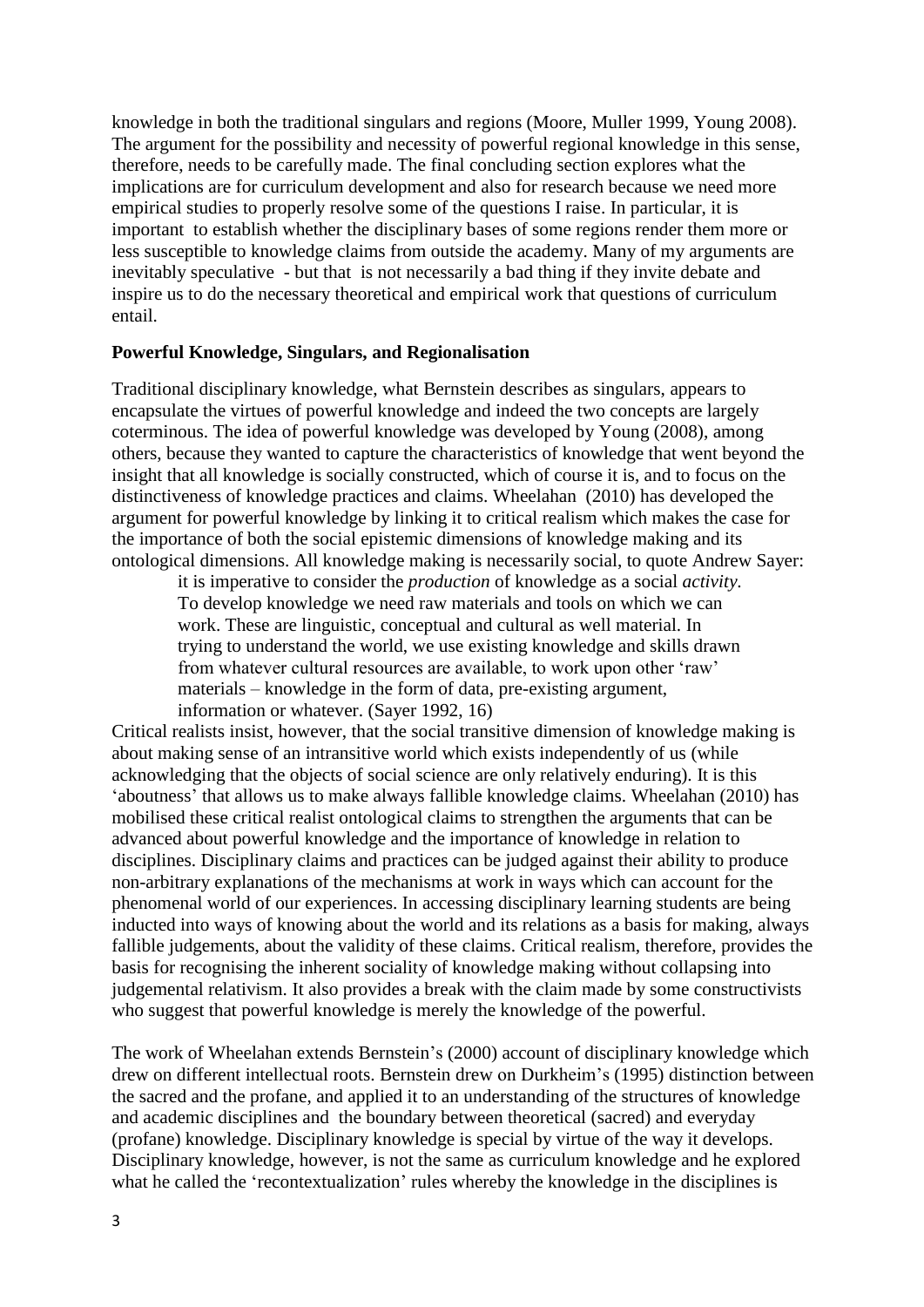recontextualised into curriculum and pedagogy using ideas of 'classification' and 'framing'. Classification refers to the relations between categories and disciplines can be strongly or weakly classified. Framing refers to the control over 'the selection, sequencing, pacing and criteria of the knowledge to be acquired' (Bernstein 2000, 99) and this can be strong or weak. Bernstein offers a rich resource for understanding disciplinary structures and their pedagogisation. His analysis allows us to distinguish between vertical knowledge structures in science disciplines and horizontal structures in the humanities (which do not allow for cumulative evidential warrant in the same way as in science). Crucially for the argument of this paper Bernstein distinguished between disciplinary singulars with 'their own intellectual field of texts, practices, rules of entry, examinations, license to practice, distribution of rewards and punishments' (Bernstein 2000, 52) which are characterised by strong boundaries and hierarchies (both strongly classified and framed) and regions which 'are constructed by recontextualising singulars into larger units which operate and in the field of external practice.' (Bernstein 2000, 52). There is a historical dimension to this distinction. The elaboration of singulars in the nineteenth century was closely linked to the development and administration of empire. Thus even in the case of singulars there is a degree of outward looking towards the profane.

despite these external linkages singulars are like a coin with two faces, so that only one face can be seen at any one time. The sacred face sets them apart, legitimates their otherness and creates dedicated identities with no other reference than to their calling. The profane face indicates their external linkages and internal power struggles. (Bernstein 2000, 54)

So while singulars are introjected the contrast between singulars and regions is not as stable and dichotomised as perhaps might be suggested. Wheelahan (2010) supports this interpretation and she argues that the development of singulars 'was directly related to the development of regions' (Wheelahan 2010, 26).

The final distinction that Bernstein made, which is elaborated by Wheelahan, is that of a newer performance mode namely the generic. This mode, with its origins in human capital theory, evolved an abstract notion of 'trainability' devoid of knowledge content and where, as Wheelahan (2010) argues, the relationship between knower (inner) and known (the world) is reversed so that 'the outer is now the principle of selection of the inner' (Wheelahan 2010, 28). The identification of the generic is central to her analysis of vocationalisation and the ways instrumentalism in the official recontextualisation field (ORF) came together with social constructivism in the pedagaogic recontextualisation field (PRF) to produce a denuded curriculum. This mode denies students' access to powerful knowledge as it does not embody the attributes of powerful knowledge discussed above. Regional knowledge is also problematic and it has been argued that newer professional and vocational education is susceptible to the process of 'vocationalisation'(Muller 2009). These developments are particularly troubling as they are more common in less prestigious institutions accessed by the least privileged students. Before going on to consider the problem of newer professions and contexts, however, I want to argue that powerful regional knowledge is possible and that there are clear historical precedents which illustrate the case.

## **Powerful regional knowledge**

There are examples of powerful regional knowledge within the foundational bases of the modern academy. Medical science and medical education have a long history with a developed research and knowledge base beyond that of their contributory singulars. Medicine's prestigious social position also affords it considerable autonomy in the pedagogic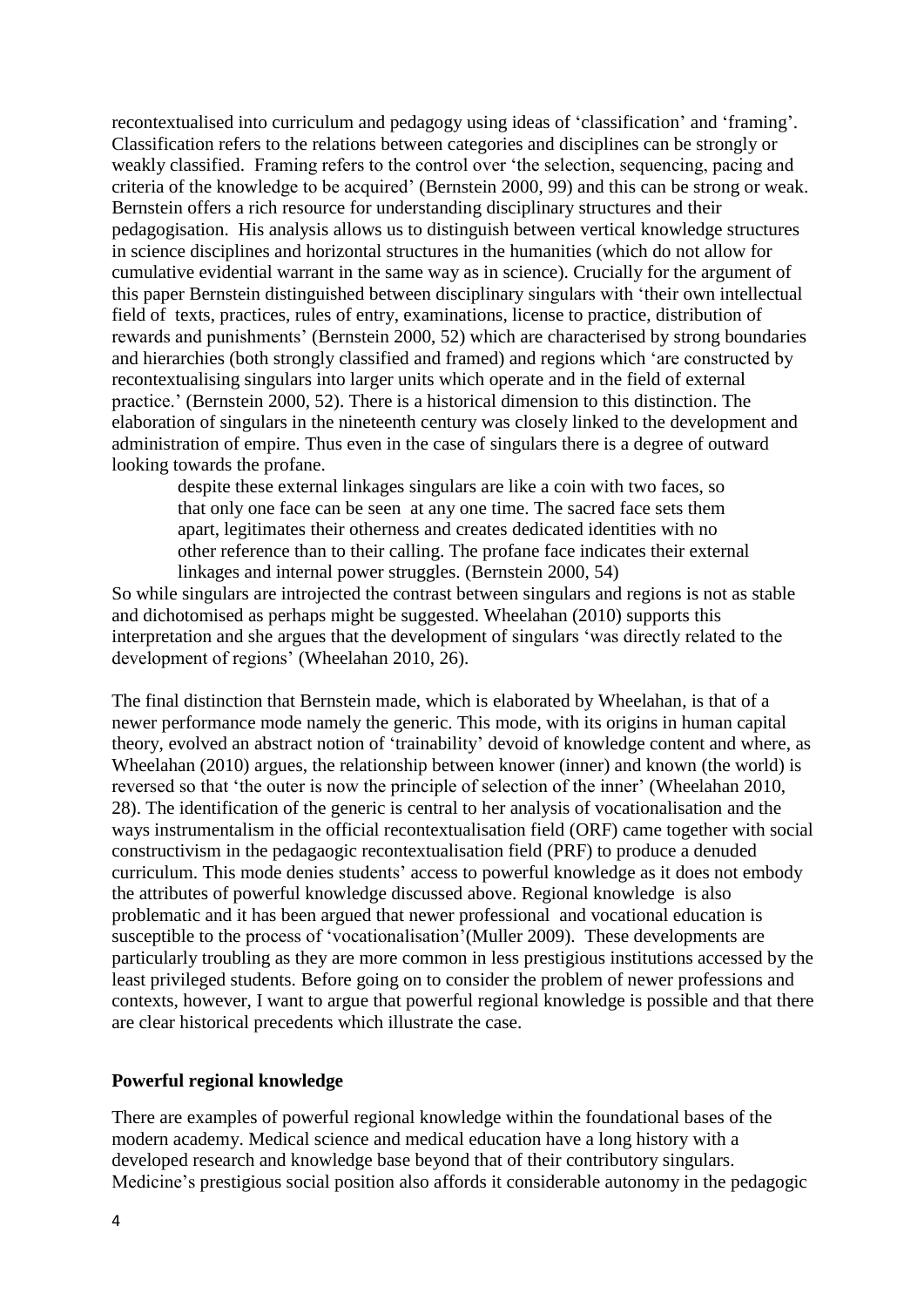recontextualisation field. Engineering is another case with engineering science and research taking distinctive form from its singulars. Smit (2012) has shown, for example, that the way thermodynamics is understood and recontextualised into the engineering curriculum is different to ways it is understood in specialist physics courses. She shows that the engineering curriculum draws its knowledge not only from its contributory singulars but also directly from the field of practice itself. It can legitimately be argued, therefore, that both engineering and medicine have 'a consecrated and canonised body of specialised professional knowledge that represents the stable repertoire gleaned from earlier research' (Young and Muller 2014,14). Knowledge and curriculum in these areas are distinctive and challenging and we have empirical studies which can demonstrate the ways in which they differ from singulars. One such study uses Maton's (2014) extension of Bernsteinian categories to analyze the Mechatronics curriculum in engineering. Using the category of semantic gravity which indicates the degree to which knowledge is tied to its context and where 'abstraction' involves weak semantic gravity and 'reproductive description' the authors of the study map the movement of problem solving moments - the 'semantic wave' - across the curriculum:

What the interviews appear to indicate is that integrating and applying knowledge in Mechatronics engineering is essentially the ability to draw on knowledge from different disciplinary/regional areas, and build the knowledge cumulatively by moving (in wave form) up and down a context-dependency scale of semantic gravity. The separable contextually visible disciplinary regions are mechanical, electrical and programming, and they generally flow in this order. Over time, however, they merge into a 'system'. (Wolff and Luckett 2013, 88)

This form of recontextualised regional knowledge has the characteristics of powerful knowledge in both the critical realist sense and the more strongly Bernsteinian account offered by Young (2008).

Young and Muller (2014) have extended our understanding of this sort of professional knowledge. Following Bernstein (2000) they argue that there are two kinds of theoretical knowledge depending on whether they elaborate hierarchically, as in most sciences, or horizontally as in the humanities. They argue, however, that in both the conceptual cores advance hierarchically - although in the humanities that advance takes place within different stems as new paradigms or frameworks are advanced. Professional knowledge is specialised to develop conceptually and is specialised to a contextual purpose. Muller (2009) argues that the issue is not whether regionalisation is good or bad as such but whether the form of regionalisation can sustain a curriculum that is both conceptually and contextually coherent. Most medical curricula are strongly classified and framed, as indeed are engineering curricula. In the case of the latter Case (2014) suggests caution in the introduction of a problem based curriculum. She argues an unintended consequence might be that this makes epistemic access for the least privileged students more difficult rather than facilitating it, a caution which also applies in medical education. These are important debates but it is clear that when considered from both a critical realist perspective and from a Bernsteinian one there are well established professional curricula which meet the definition of powerful knowledge.

#### **Newer regions and curriculum developments**

As already suggested, however, there are particular challenges when considering newer regions and curriculum development. The first relates to specialisation to the contextual purpose when the context in question is understood as being beyond the global 'north'. The second relates to newer professions, often lacking in the professional kudos to define their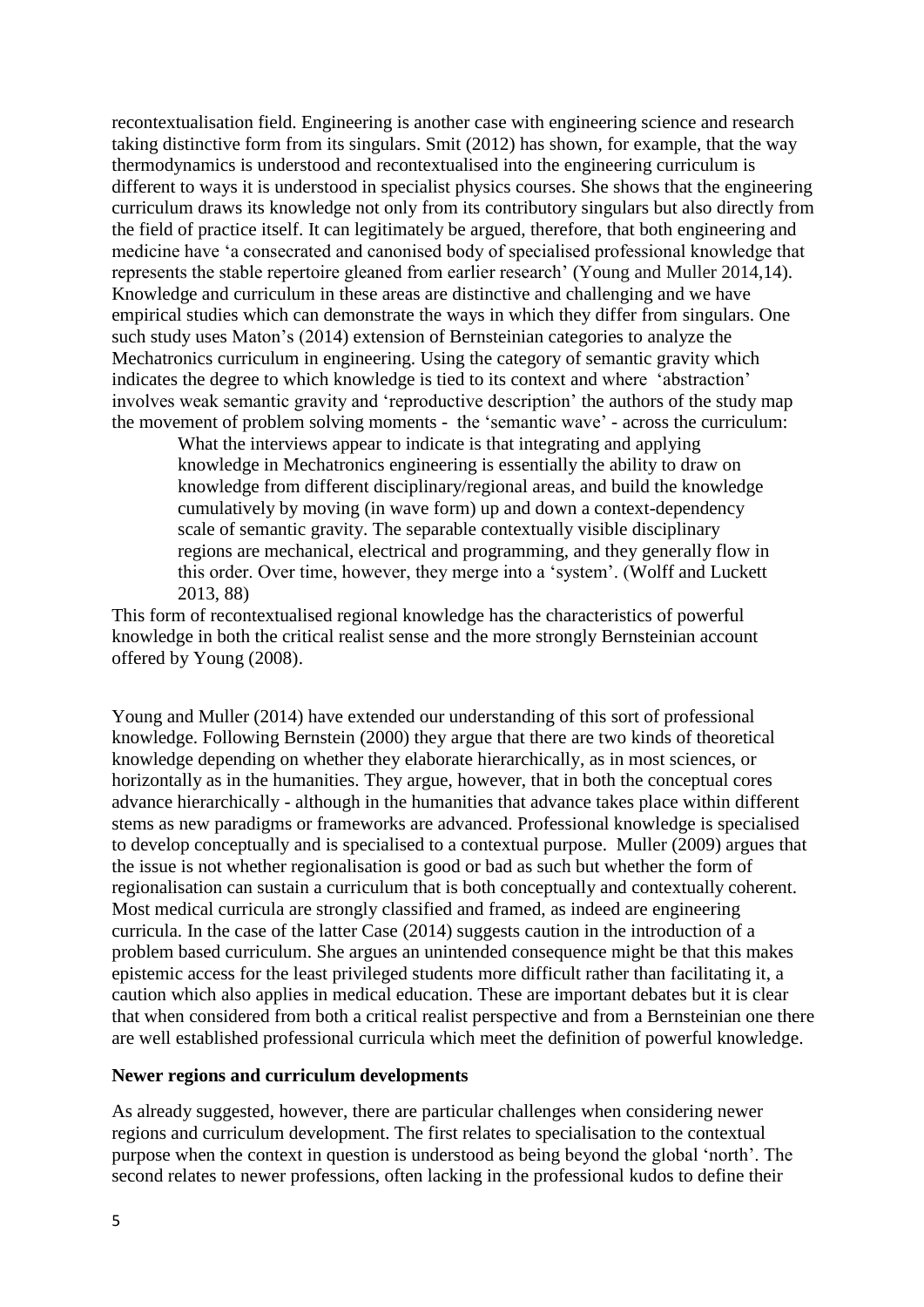knowledge base. This is especially problematic in cases where the recontextualising principles for earlier years of training have been developed in different educational settings that may not provide an adequate basis for conceptual knowledge building at more advanced levels (Shay 2013), and where the ORF is strong in relation to relatively weaker professional control over the PRF (Scott et al 2009). The third major challenge is the one Wheelahan (2010) identifies of generic vocational courses and the reframing of newer professional courses on generic principles in ways that undermine the potential for the development of powerful regional knowledge.

The first argument relates to contextual purpose and involves a recognition that the context of enactment for professional education is not globally static and that external conditions vary between countries. Most traditional professional courses were developed in the global north with professional curriculum development in health for example being mapped onto the division of labour in advanced health systems. Heath care systems, however, vary widely in terms of resources, organisation and the patterns of health and disease. One example is how curricula are being rethought in relation to the contextual purpose of primary health care in the South African context. The external context and the ORF, and the internal requirement to ensure social and epistemic access for students previously systematically disadvantaged under apartheid, is providing the impetus for major reviews of the curriculum to reframe them in terms of social responsiveness and primary health care approaches (Hartman et al 2012). Amosun et al (2012) and Hartmann et al (2012) describe the process of transforming of undergraduate programmes in audiology, occupational therapy, physiotherapy and speech therapy. The aim has been to develop and implement strategies in 'curriculum transformation' (Amosun et al 2012, 37). The authors have been documenting and researching the process but have not published work which looks at the curriculum terms in terms of access to powerful knowledge. The underlying point, however, is the more general one that regional in a geopolitical sense matters for the development of contextual coherence. Furthermore, contextual coherence is central to regionalisation in the Bernsteinian sense and the degree of verticality required for sustaining a conceptual coherence which can support epistemic as well as social access. There is no relation of necessity. 'Western' medical curricula were developed in particular (changing) contexts yet were able to develop a clear knowledge base and conceptual purpose with epistemic warrant. It seems highly likely that different underlying mechanisms are at work in different health systems at the social and political level even if not at a fundamental biological level. The challenge of attaining conceptual and contextual coherence in developing new curricula also relates to the specific power dynamics between the local ORF and PRF. Basing their new curriculum on the specific 'biopsychosocial' dynamics (Hartman et al 2012) of their situation is, therefore, to recognise the interplay of systems in open not closed (ie experimentally controllable) social settings.

The second challenge is to consider the recontextualisation rules in relation to singulars and the contextual purpose that forms the curriculum basis for newer professions. As Scott et al (2009) in their study of Professional Doctoral Education point out some newer professions (in their example education) are more susceptible to pressure for the ORF than established ones such as engineering. Nursing as a newer profession is interesting because nursing research (as distinct from medical) was established at around the same time as nursing degrees began to be established. Nursing research began to be established in the 1960s (Gortner 2000) as a form of 'canonised' research in the field distinct from its singulars. The first nursing degree in the UK was Edinburgh University in 1956 while the first Doctor of Nursing Science programmes developed in the USA in the 1960s. The recontextualised singulars of developing nursing degree programmes in the 70s and 80s in the UK varied widely with some courses having a heavy biomedical component and others more psychosocial, but in both considerable research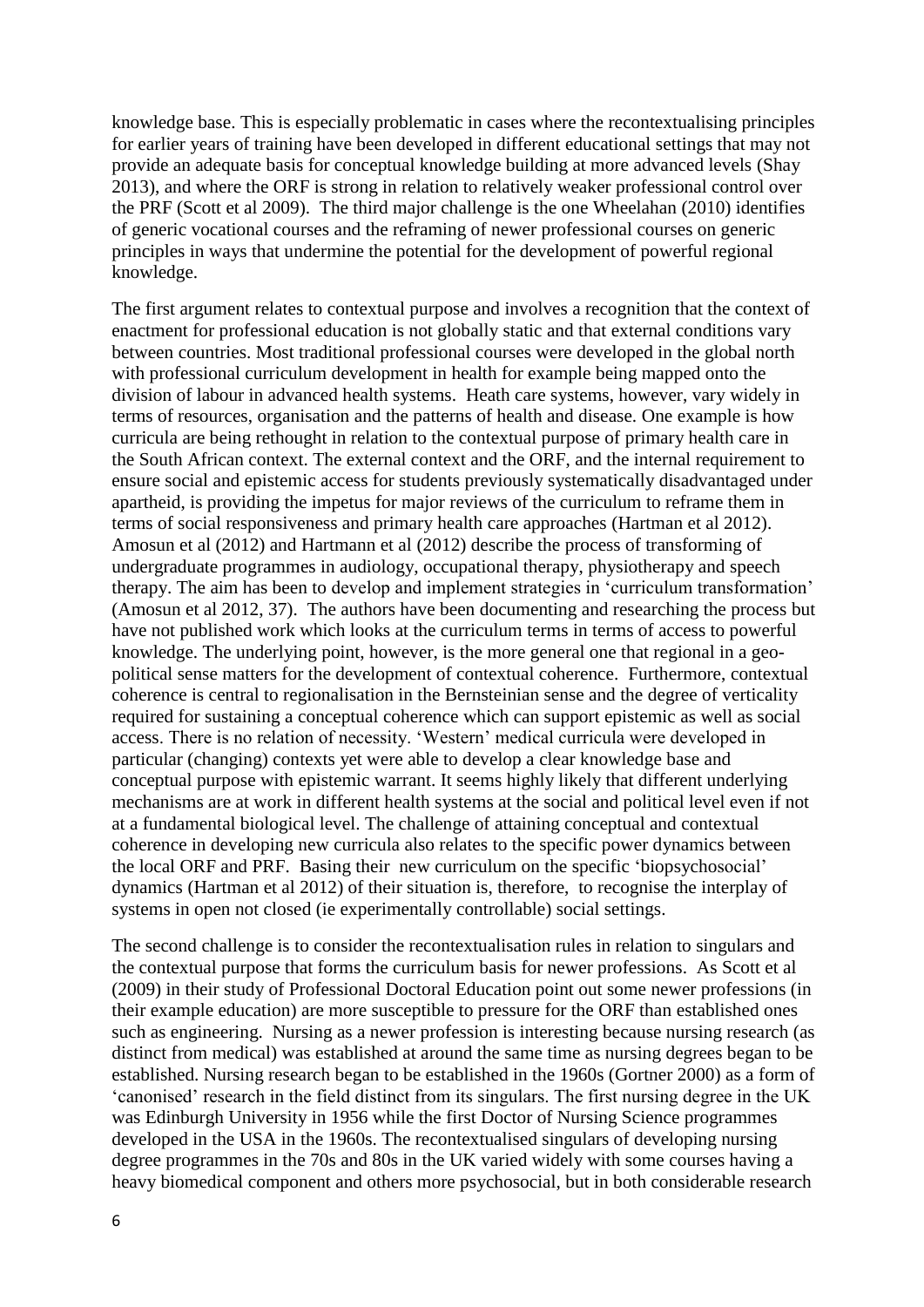and curriculum effort went into developing nursing knowledge as distinctive. This history suggests that knowledge was a central component in the creation of the region and was understood by practitioners at the time to be so.

It is also important to consider where education is taking place and how curricula are differentiated between different levels of qualification. Greater attention is now being paid to curriculum differentiation and different occupational fields and knowledge (Muller 2009). Shay (2013), for example, drawing on Maton (2014), has mapped curriculum routes in relation to their degrees of semantic gravity (the extent to which knowledge is tied to context) and semantic density (which maps the internal relations of the knowledge practices in terms of the degree of condensation of meaning within symbols). Her work focuses on problematic issues of progression and articulation between practical, generic, professional, and academic curricula. This has troubled nursing for example where historically some qualifications and settings offered a highly practical curriculum with little access to later professional routes and even less access to the (now compulsory) academic degree routes in English higher education. This practical route has now in effect been de-coupled from full nurse status and serves the development of a separate, low paid, and low status workforce. So while regionalisation can provide access to powerful knowledge for newer professions in some contexts and settings there is nothing automatic and it remains a site of social contestation and struggle.

The final category of the generic has been forensically dissected by Wheelahan (2010) and I will not repeat this here. Her subtle analysis shows how under pressure in the ORF and under the influence of social-constructivism in the PRF knowledge relations can be lost from view with negative consequences for those least privileged in higher education. Moreover, these generic aspects are becoming more common across the curriculum in less prestigious sites and the rhetoric of employability and pressure from the ORF is encouraging curriculum designers to increase the amount of attention given to generic components (Clegg 2014) to the potential detriment of access to powerful knowledge.

### **Regionalisation and knowledge outside the academy**

One of the pitfalls of the emphasis on the sacred and the university is the downplaying of knowledge which originates outside the academy and particularly from within social movements. Zipin, Fataar and Brennan (2015) for example have challenges the social justice credentials of Bernsteinian approaches in part based on a critique of the distinction between the scared and the profane. Many advances in knowledge have been made by intellectuals working outside the academy (Collini 2006, Evans 2004). Moreover, in the nineteenth century the development of some disciplinary singulars (sociology, politics, economics) were in part a reaction to the political economy of Marx and other socialist writings. These ideas were subsequently recovered, including the anti-colonial writing of figures such as C. L. R. James, and had a major impact on social science curricula from the late 1960s. Pointing to the social origins and purposes of ideas does not close down the arguments about the validity of specialised knowledge claims. Bernstein is quite clear that:

The evolution of a range of singulars, specialised knowledge structures of the division of discursive labour, is very much a phenomenon of the last century. The development of English was linked to the development of nationalism and Britain's international position at the end of the nineteen century.' (Bernstein 2000, 54)

A reading of some of the products of the colonial imagination in the form of academic anthropology now makes us blush as indeed do accounts of women's abnormal anatomy and intellectual functioning found in nineteenth century medical textbooks. My argument is not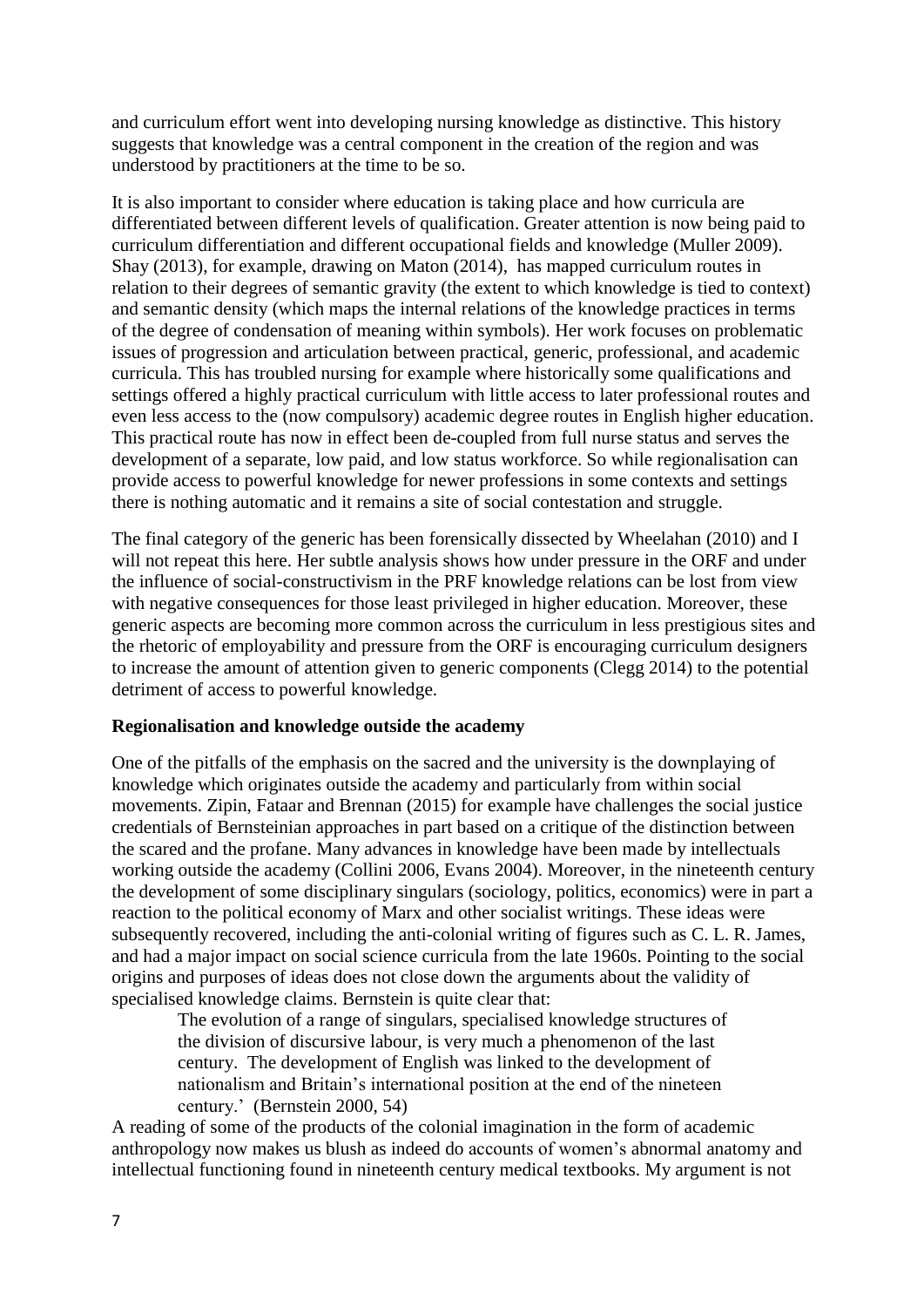that these accounts were wrong because they were produced by white men (although they largely were) but because we have more powerful (although fallible) accounts to draw on and that some of these critiques were developed by activists outside the academy and were resisted inside it. The women's health movement, for example, was crucial for improvements to childbirth. It mobilised knowledge claims derived from the biosciences and social sciences to challenge medical procedures and education (Clegg 2005). There are, therefore, fruitful ways of thinking about regionalisation that recognise the importance of texts and ideas originating outside the academy. This is significant when we look globally towards renewing and reconfiguring curricula in ways which do not merely reproduce the common citation practices (particularly in the social sciences and humanities) of referring mostly to 'northern' authors. Before elaborating my argument further, however, I will consider some arguments about 'voice' because there is a hostility towards voice epistemologies (which I largely share) that has obscured serious consideration of ideas from social movements

The negative tone of approaches to social movements among some curriculum writers can be traced to Bernstein<sup>ii</sup> and his analysis of perspective identities:

Perspective identities are often launched by social movements, for example gender, race and region. They are in their takeoff stage evangelical, and ..have strong schismatic tendencies. (Bernstein 2000, 76)

This is a perfectly reasonable sociological observation; however his antagonism is hardly concealed as he goes on to describe how junior members of such groups produce more radical agendas which he illustrates using the 'caricature' (his word) of height:

New membership criteria in the new narrative sets membership at three and a half inches below average height. Most of my group are excluded and now seen as part of otherness. We have the first schism and a new shrinking of moral imagination. (Bernstein 2000, 77)

He claims that members of these new movements argue that valid research can only be carried out by a member of the right social category. There have been arguments within social movements about voice, commonly known as 'voice' epistemologies, and deriving from a Hegelian reading of Marxism by Lukács (1971) and built on by Hartsock (1998) and Harding and Hintikka (1983). But the arguments have been considerably more nuanced than Bernstein appears to have recognised. Lukács analysed commodity fetishism which involves a process of reification whereby social process are seen as natural facts. Exploitation is systematically masked through these operations and this in turn allows the powerful to systematically misrecognise the source of their power and wealth, the parallel in feminism is the naturalisation of male power and privilege. There is a careful argument about why certain social categories of persons (the working class or women) are more likely under certain circumstance and because of their social positioning to be able see through the doxa and produce better knowledge claims. It was after all the women's movement, in very particular historical circumstances, that allowed some women to claim to produce better accounts of their condition. This is not to deny that there are some versions of voice discourses that reduce knowing to an essentialised identity and versions of intersectionality theory that come rather too close to Bernstein's caricature for comfort - and I have been critical of both (Clegg 2011, 2012). Maton (2014) offers a far more nuanced account of the 'knower' problem basing his analysis on a particular moment in British cultural studies he shows how in that particular setting a proliferation of knowers did emerge. His concern is with elaborating and distinguishing epistemic and social relations and interestingly, as I will show later, some curriculum theorists (Luckett 2015) are drawing on this work for purposes of curriculum reform in the South African context that draws on and uses texts produced outside the academy.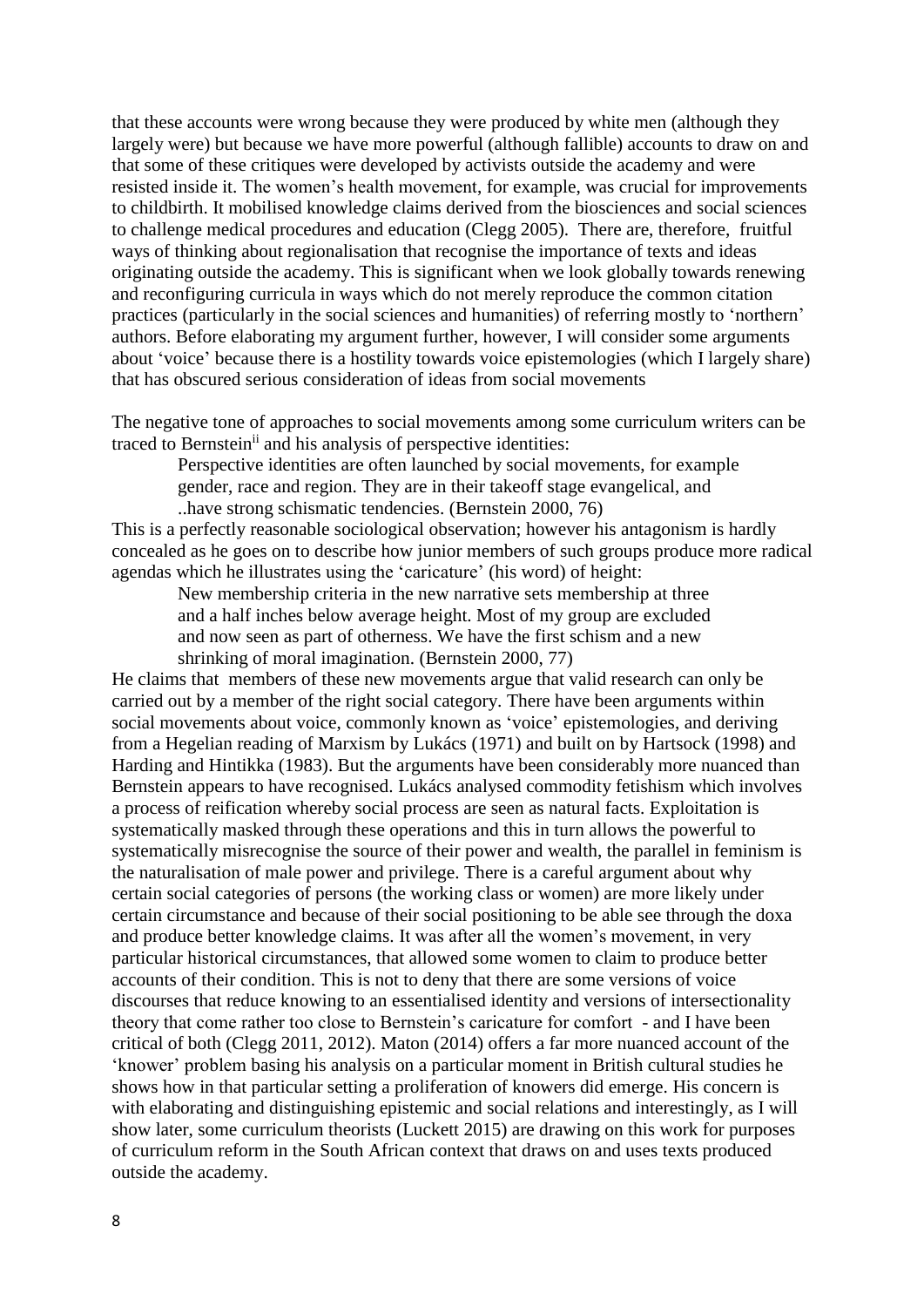The detour to arguments about voice is necessary and are indeed foundational to arguments about bringing 'knowledge back in'. Voice arguments have been prominent in the sociology of education as Moore and Muller (1999) argue in their influential paper *The Discourse of*  'Voice' and the Problem of Knowledge and Identity in the Sociology of Education. They claim that identity politics and a post-structuralist celebration of diversity undermined considerations of epistemic warrant and knowledge. They are very clear, however, that the

issues that were being raised were real ones:

Disparities of access and representation in education were (and are) rightly seen as issues that need addressing and remedying, and in this sense constitute a genuine politics. It is important to stress, here, that the issues are *real* issues and the work done on their behalf is real work. But the question is: is the politics best pursued in this way? (Moore, Muller 1999, 191)

Their argument that the politics of voice is not the best way and I agree. They demonstrate that there are no necessary internal relations between theories of knowledge, forms of education and social relations and that seeing them as such undermines knowledge based forms of education that are of fundamental importance for social justice. I would go further and, following Callinicos' (1989) argument, suggest that post-structuralism (or postmodernism) arose out of political defeats which were the result of the success of the neoliberal strategy for the rebalancing of power from the Thatcher and Reagan era onwards. The influence of post-structuralist ideas in the sociology of education is an important topic, but ideas from social movements were not reducible to voice arguments even at the highpoint of voice epistemologies. Rather curriculum challenges emerged as newer social groups entered the academy and developed new knowledge claims (not as a matter of internal necessity as critiqued by Moore and Muller 1999) but as a sociological reality in the formation of new social movements.

There is now a huge social movement literature. Here, however, I want to make some particular claims. Feminism was never a unified project (Segal 1999), social movements rarely are. But feminists asked new questions about their social position, created a new language for naming wrongs (sexual harassment for example), and were able to point to the almost complete absence of women in the curriculum of the 1960s. In the Sociology of Modern Britain, a double Sociology paper at London University in the late 60s, for example, women received barely a mention beyond *Women's Two Roles* by Alva Myrdal and Viola Klein (1956). The history curriculum was similarly restricted - women hardly featured. There was an outpouring of new research and writing from the 1970s onwards from both inside and outside the academy. This writing was diverse in its epistemological and methodological claims and in the topics it addressed. New areas in need of theorisation were opened up and as some of the new entrants to higher education went onto obtain positions in the then expanding newer Universities and Polytechnics new curricula began to be developed. This was not restricted to women's studies but manifested itself across the humanities and social sciences and to a lesser extent in the sciences (although many of the struggles there were confined to social access not knowledge questions). This was not confined to women or solely to ideas from the women's movement. Ideas from Civil Rights, from Marxism and the New Left, from Black Power, and anticolonial writing represented serious challenges to the curriculum. These were (always fallible) knowledge challenges and pointed in some cases to serious flaws and absences in existing scholarship. Of course not all the challenges to curriculum and research were generated in this way. Cumulative immanent critique and scholarship in the singulars also contributed. It is important to look at historical moments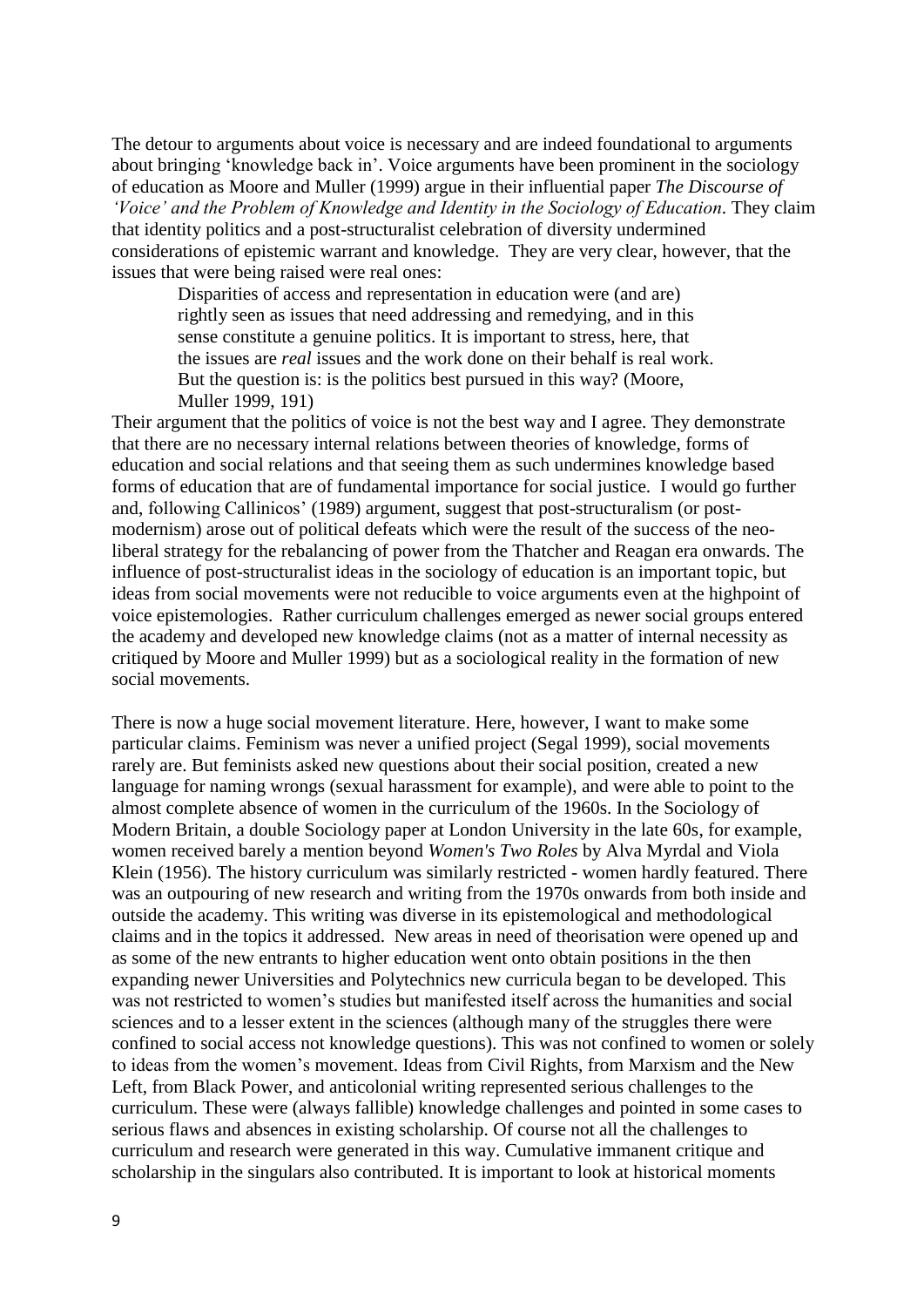when there are qualitative shifts in momentum, however, if an adequate account of the development of higher education is to be offered.

As in the case of newer professions, rehearsed in the previous section, these arguments about regionalisation can be thought of in conjunction with the idea of regional in a geo-political sense since what is outside the academy is not uniform. Local context matters and this is not in and of itself a threat to the argument for the importance of a reorientation towards knowledge questions. Curriculum development needs to be alert to questions that have been thrown up by, for example, Southern Theory (Connell, 2007), African-Centred Knowledge (Cooper, Morrell 2014), and the legitimacy struggles highlighted by the Rhodes Must Fall Movement (2015). Rhodes Must Fall referred to a statue of Cecil Rhodes that was (then) in a prominent position on the University of Cape Town campus. The successful campaign to remove the statue, however, raised broader questions including curriculum matters and, as argued by Soudien (2015), involved ontological, epistemological, and axiological questions. When thinking about curriculum implications great, however, care has to be exercised. The much cited *Southern Theory* by Connell (2007) for example does not espouse a relativist epistemology and its analysis of citation patterns makes substantive empirical claims. Recent essays on *African Centered Knowledge* (Cooper and Morrell 2014) includes arguments based on strong realist claims for a rewriting of previously bad scholarship as well as post-modern ones. My argument is that we should not and cannot ignore demands for curriculum reform from new actors in higher education. Luckett (2015, and in this volume) has approached curriculum renewal with an acute sense of the continued injustices inherited from apartheid and in the light of recent student protests. Her work gives the clearest example of how ideas generated from outside the academy can be analyzed using tools derived from Legitimation Code Theory (Maton 2014). As part of efforts to reform the curriculum she analyses strands within African epistemologies (Luckett 2015) to distinguish born, social, cultivated, and trained gazes in knower codes in the humanities. The resultant curriculum is one that is dealing with knowledge questions but in a way that is relevant to the particular African context and the experiences of students.

It is telling that my examples have come largely from the humanities and social sciences. There is more work to do looking at the relationship between the more strongly codified and classified singulars that form the basis of other new regions. The relationship between curriculum development in newer environmental sciences for example and the social movements that have undoubtedly driven their popularity, if not necessarily their knowledge base, requires exploration. It may be that some singulars and regions are more firmly rooted in the academy and less susceptible to influence from outside than others but this is a matter for exploration rather than to be dismissed out of hand. Moreover, knowledge questions should also properly be thought about in relation to recognition and there are good critical realist arguments for doing so (Sayer 2005). A rejection of voice epistemology does not entail the erasure of the particular voices of students and affirming and developing a pedagogic identity is essential to learning (Soudien 2015). So while the questions of new students and new demands might be inflected differently across disciplines the challenge of epistemic access requires considerable curriculum thought.

### **Conclusions**

Although I have dealt with a number of arguments in the separate Sections and interspersed these with arguments about the significance of the local context within a global set of relations I am aware that there is much more that needs to be developed. The processes involved in regionalisation, in both the Bernsteinian and in the broader sense outlined above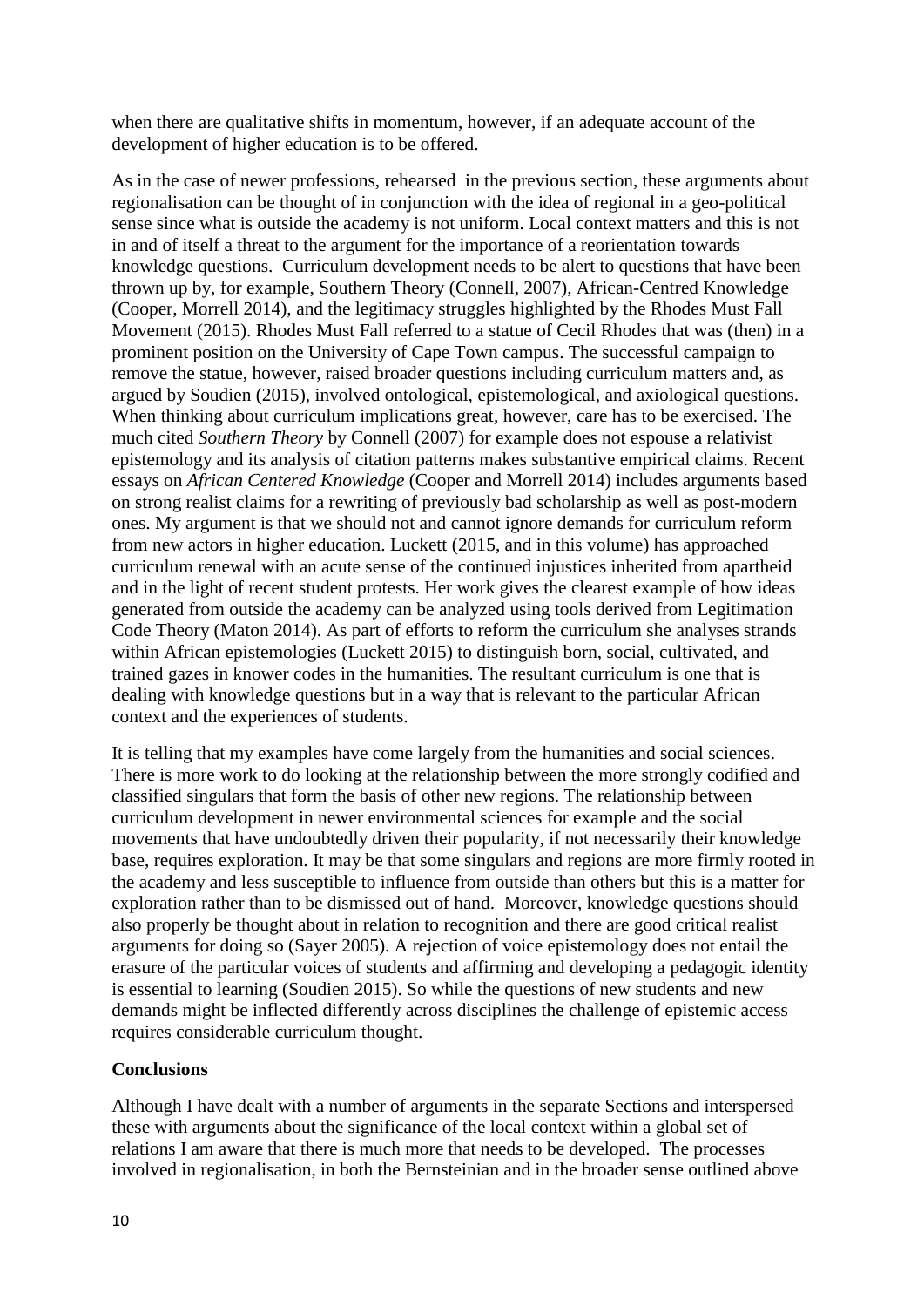as involving knowledge generated outside the academy, require greater empirical elaboration and their analysis needs to be sensitive to geo-political context. Some of this empirical data will come from outside the sociology of education. What we need to do inside higher education is to keep these arguments to the forefront in practical curriculum work. Wheelahan rightly asserts that:

Bringing the social and epistemic together provides the basis for critiquing curriculum so that knowledge is judged by the extent to which it provides access to its objects, as well as the extent to which curriculum provides students with access to the structure of knowledge and systems of meaning (Wheelahan 2010, 47)

What curriculum renewal should not do is offer some students a knowledge-weak generic curriculum, but equally we should not assume that all is well with the singulars and in traditional regions. Social movements and students still have the capacity to challenge the academy including for example the problematic economics curriculum that some students argued left them lacking the tools to make sense of the crash (Post Crash Economics Society 2015).

In concluding I am aware that I have differentiated institutions very loosely referring to more and less privileged sites whereas the diversity in the system is enormous. One cannot simply read curriculum from institutional setting. Work by Mclean, Ashwin and Abbas (2013) on sociology courses, where pressures towards regionalisation are high, found that curriculum and pedagogy could not be read off from the ranking of universities. Staff in less prestigious sites had maintained a curriculum that challenged their students in the same sorts of ways as in more elite spaces and the differences they found were not simply reducible to institutional type. If we are to make epistemic access a reality, we clearly need more studies which look at the relationships between newer curricula, powerful knowledge, and what students at both more and less prestigious institutions are being offered. We also need to keep disciplinary singulars in our sights. Based on the work we already have, however, I think we can make an argument that rigorous powerful regional knowledge, in both the senses I have used it, is possible and alongside Wheelahan (2010) assert that it is necessary.

# **References**

Altbach, P. G. Reisberg, L. Rumbley L. E. 2009. *Trends in Global Higher Education: Tracking an Academic Revolution.* Accessed 3 April 2015 [http://www.uis.unesco.org/Library/Documents/trends-global-higher-education-2009-world](http://www.uis.unesco.org/Library/Documents/trends-global-higher-education-2009-world-conference-en.pdf)[conference-en.pdf](http://www.uis.unesco.org/Library/Documents/trends-global-higher-education-2009-world-conference-en.pdf) Amosun, S. I. Hartman, N. Janse van Rensburg, V. Duncan, E. M. Badenhorst, E. 2012. "Processes in widening access to undergraduate allied health sciences education in South Africa." *AJHPE* 4 (1): 34-39. Bernstein, B. 2000. *Pedagogy, Symbolic Control and Identity, Theory, Research, Critique.* Oxford: Rowan & Littlefield. Bhaskar, R. 1978. *A Realist Theory of Science.* Brighton: Harvester Press. Callinicos, A. 1989. *Against postmodernism: A Marxist Critique.* Cambridge: Polity. Case, J. 2014. Probelmatising Curriculum: Contemporary Debates in Engineering Education in Young, M.Muller, J. eds. 2014. *Knowledge, Expertise and the Professions.* 143-156 London: Routledge. Clegg, S. 2011. "Cultural capital and agency: connecting critique and curriculum in higher education." *British Journal of Sociology of Education* 32 (1): 93-108.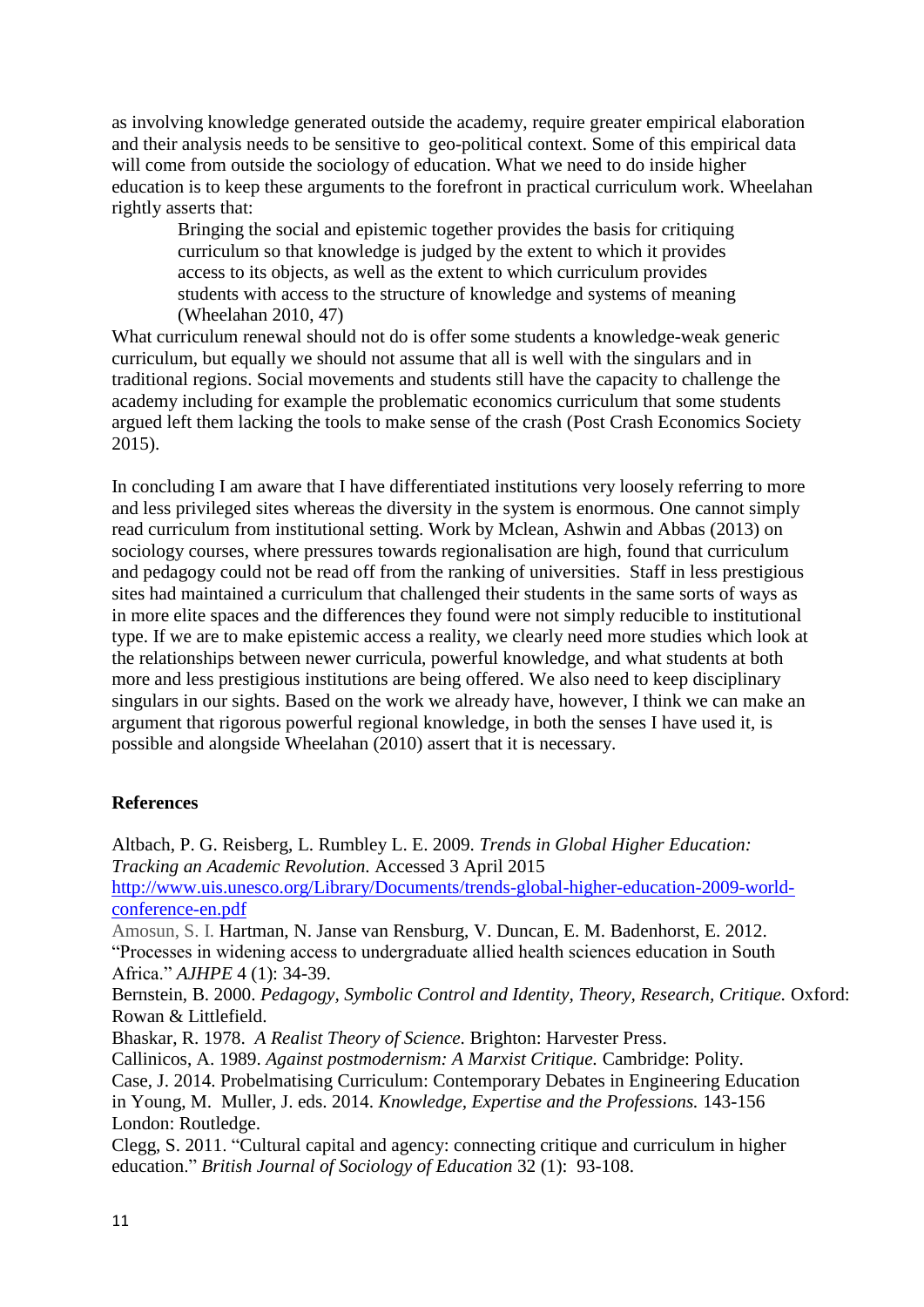Clegg, S. 2012. *A morphogenetic analysis of intersectionality.* Invited Keynote Kritische Soziologie Meets Critical Realism. Friedrich-Schiller-University Jena 1st-3rd Feb.

Clegg, S. 2014. Different Times: temporality, curriculum and powerful knowledge In P.

Gibbs, O. Ylijoki, C. Guzmán-Valenzuela, R. Barnett (Eds) *Universities in the Flux of Time* 108-120 London, Routledge.

Clegg, S. 2005. Evidence-based practice in educational research: a critical realist critique of systematic review, *Sociology of Education* 26 (3): 415-428.

Collini, S. 2006. *Absent Minds intellectual in Britain.* Oxford: Oxford University Press. Connell, R. 2007. *Southern Theory.* Cambridge: Polity.

Cooper, B. Morrell, R. eds. 2014. *African-Centred Knowledge: Crossing fields and worlds*. Suffolk: James Currey.

Durkheim, E. 1995. first edition 1912. *Elementary Forms of Religious Life.* New York: The Free Press.

Evans, M. 2004. *Killing thinking: the death of the universities*. Continuum, London, UK. Gortner, S. R. 2000. "Knowledge Development in Nursing: our Historical Roots and Future Opportunities" *Nursing Outlook* 48 (2): 60-67.

Harding, S. Hintikka, M. B. 1983. *Discovering Reality: Feminist Perspectives on Epistemology, Metaphysics, Methodology, and Philosophy of Science.* Boston: D. Reidel Pub. Co.

Hartman, N. Kathard, H, Perez, G. Ried, S, Irlam, J. Gunston, G. Janse van Rensburg, V. Burch, V. Duncan, M. Hellenburg, D. van Rooyen, I. Smouse, M. Sikakana, C. Badenhorst, E. Ige, B. 2012. "Health Sciences undergraduate education at the University of Cape Town: a story of transformation." *Forum* 102 (6): 477-480.

Hartsock, Nancy C.M. 1998. *The Feminist Standpoint Revisited, and Other Essays.* Boulder: Westview Press.

Luckett, K. 2015. *Gazes from the Post-colony: an analysis of African epistemologies using Legitimation Code Theory* Paper presented at the LCT Conference, Cape town 17 – 19 June 2015.

Lukács, G. 1971. *History and Class Consciousness: Studies in Marxist Dialectic.* Brecon: The Merlin Press.

Maton, K. 2014. *Knowledge and Knowers: Towards a realist sociology of education*. Abingdon: Routledge.

McLean, M. Abbas, A. Ashwin, P. 2013. "The use and value of Bernstein's work in studying (in)equalities in undergraduate social science education." *British Journal of Sociology of Education* 34 (2): 262-280.

Moore, R. Muller, R. 1999 "The Discourse of 'Voice' and the Problem of Knowledge and Identity in the Sociology of Education." *British Journal of Sociology of Education* 20(2):189- 206.

Muller, J. 2009. "Forms of knowledge and curriculum coherence" *Journal of Education and Work* 22 (3):205-226.

Myrdal, A. Klein, V 1956. *Women's Two Roles.* London: Routledge and Kegan Paul. Post Crash Economics Society 2015. Accessed 20th August 2015 [http://www.post](http://www.post-crasheconomics.com/)[crasheconomics.com/](http://www.post-crasheconomics.com/)

Naidoo, R. 2014. Transnational Higher Education: Global Wellbeing or Imperialism? Keynote Presentation. United Kingdom Forum for International Education UCL Institute of Education 24 October

Rhodes Must Fall Accessed 10<sup>th</sup> September 2015<http://rhodesmustfall.co.za/> Sayer, A. 1992. *Method in Social Science.* London: Routledge.

Sayer, A. 2005. *The Moral Significance of Class.* Cambridge: Cambridge University Press.